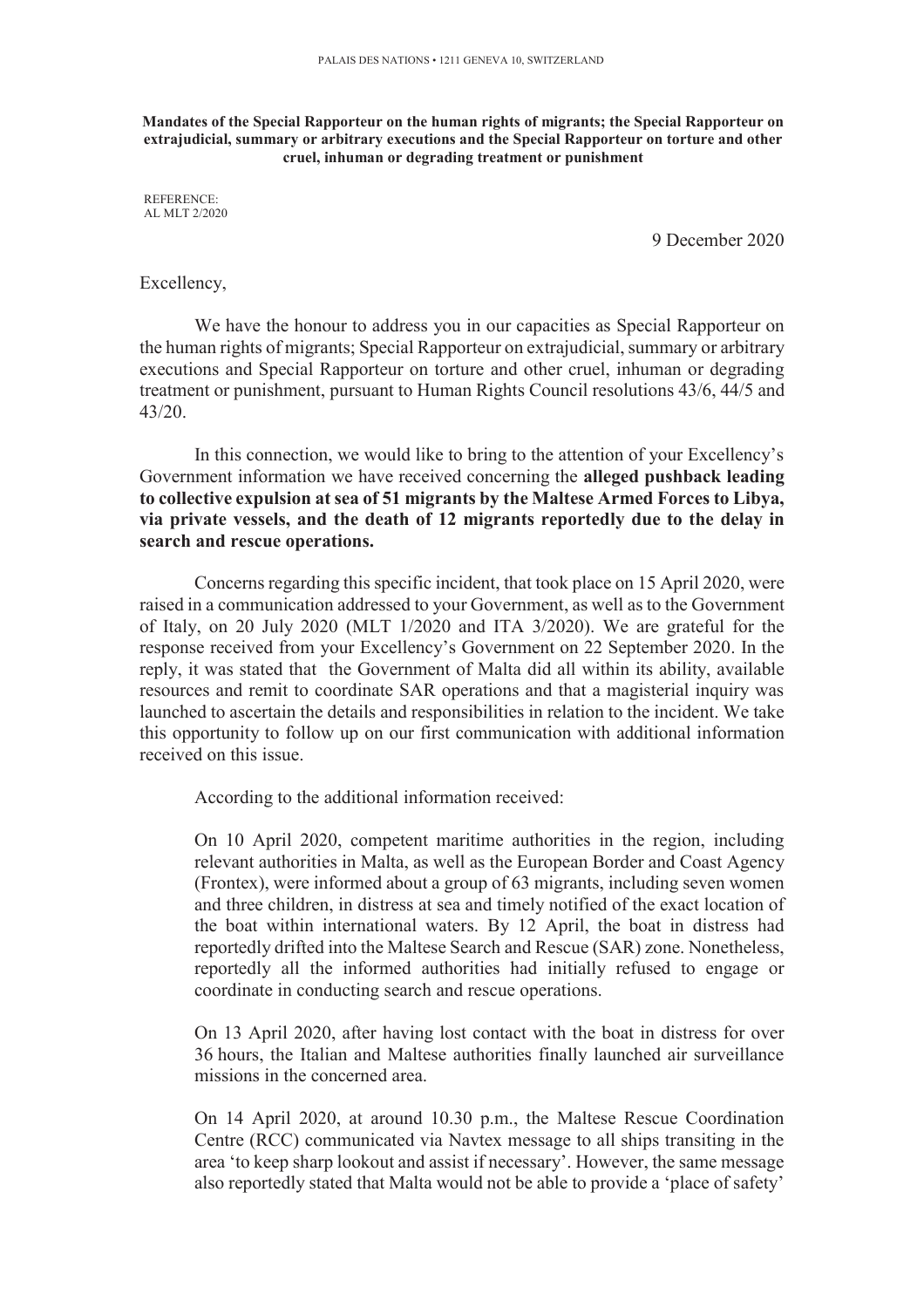to those rescued. The message was promptly received by a Portuguese cargo ship, the Ivan, which around 1 a.m. stopped a mile away from the boat in distress but was, however, requested by Maltese authorities to stay at the scene and monitor until rescue arrived. Reportedly, approximately seven passengers drowned in a desperate attempt to reach safety overnight. According to the information received, an aerial asset of the Armed Forces of Malta was on scene during the entire operation.

On the same day, at approximately 5 a.m., two privately-owned commercial vessels (Dar Al Salam 1 and Tremar) reached the area of the SAR event. Both vessels, alongside a third one (Salve Regina), had reportedly departed from Grand Harbour in Valletta, at the request of Maltese authorities, on the evening of 12 April. They were instructed to switch off their satellite tracking devices shortly after departure. The three vessels had been allegedly enlisted by the Government of Malta to coordinate and oversee international operations at sea.

Under coordination of the Maltese Armed Forces, 56 migrants were taken on board of the fishing boat Dar Al Salam 1, while the cargo ship Ivan was ordered to leave. Subsequently, Maltese authorities declared there were no open cases in the SAR area under their responsibility, without providing further information on the fate of the survivors. According to the information received, no medical care or emergency evacuations were ordered for the individuals rescued, including those in need of particular medical attention.

Based on the information received, on 15 April 2020, the migrants on board of the Dar Al Salam 1 were returned to Libya and disembarked at the port of Tripoli. Reportedly, a second vessel, the Salve Regina, accompanied the Dar Al Salam 1 with a cargo of goods to be delivered to the Libyan authorities. Among the group of migrants, there were the bodies of five people who had died during the journey due to dehydration and hunger. The 51 survivors, including children, were later transferred to Tarik Al Sikka detention center in Tripoli, a detention facility run by a pro-government militia where migrants are reported to be routinely tortured, held for ransom or subjected to slavery-like practices. In an official public statement released on 15 April, Maltese authorities confirmed to have coordinated the rescue of a migrant boat during the night of 13 and 14 April.

According to the source, prosecutors in Malta have launched an investigation into the above mentioned allegations. Statements by former officials and commanders involved have confirmed the enlistment of private vessels by the Government of Malta for the purpose of pushing migrants back to Libya, following instructions from the prime minister's office.

While we do not wish to prejudge the accuracy of the information received, we are gravely concerned about the alleged pushback of migrants to Libya via private vessels under the coordination of Maltese authorities. We are concerned that the deployment of private vessels has been used as a means to circumvent international standards on maritime search and rescue operations and human rights obligations.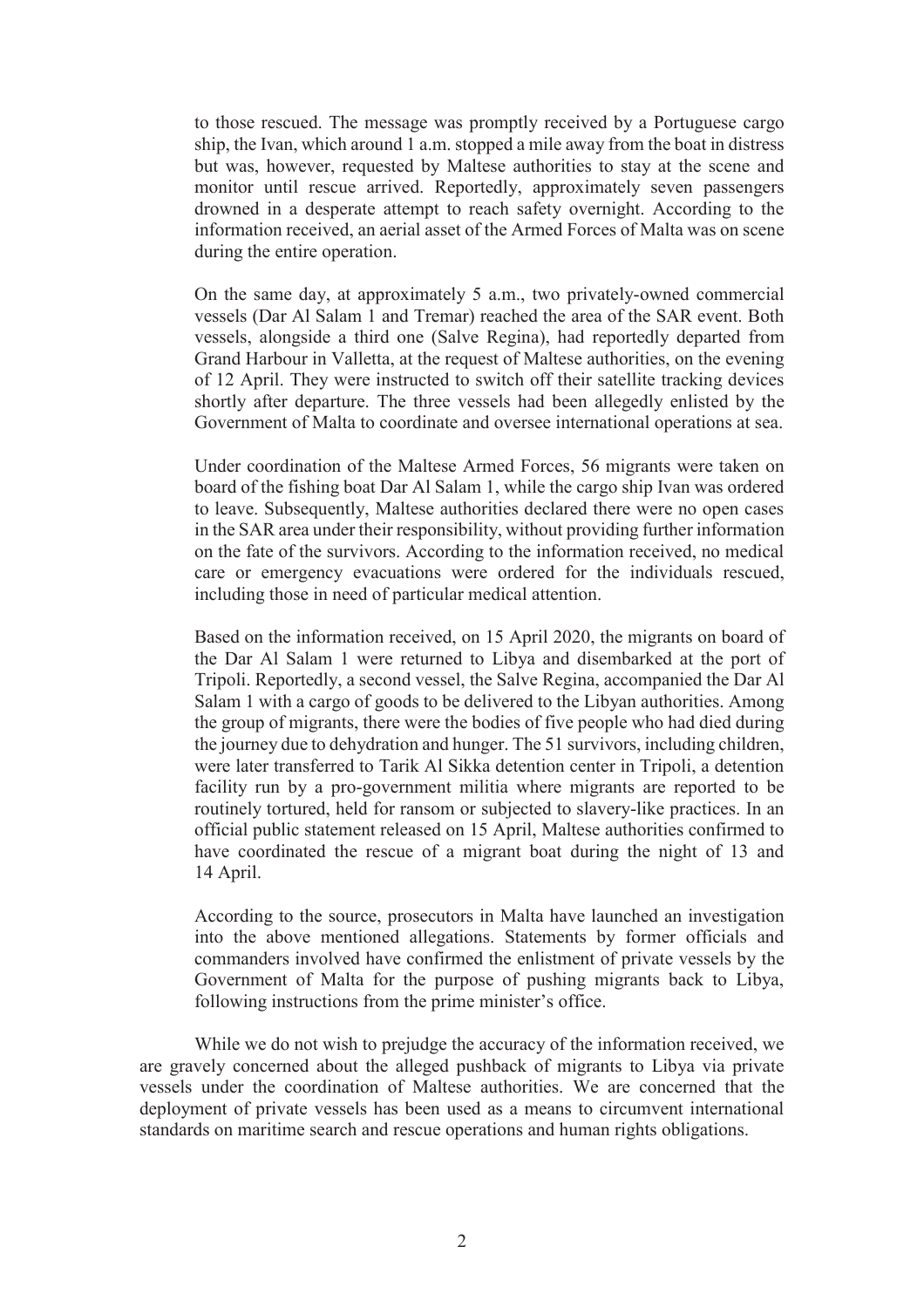We note with concern that migrants rescued at sea were forcibly and unlawfully returned to Libya by private vessels under the instruction of Maltese authorities, without any individual assessment to meet their protection needs. These forced returns carried out by private vessels fell outside any official procedures and may amount to collective expulsions.

In relation to the incident of 15 April 2020, a group of 56 migrants were forcibly returned to Libya, of which five were found dead upon disembarkation, the 51 survivors were transferred to detention centres where they were at risk of acts amounting to torture and ill-treatment, in contravention of the absolute and non-derogable prohibition of torture and ill-treatment codified in Articles 2 and 16 of the Convention against Torture and other Cruel, Inhumane or Degrading Treatment or Punishment, which Malta ratified in 1990. We wish to stress that States should ensure that all border governance measures taken at international borders, including those aimed at addressing irregular migration, are in accordance with the principle of non-refoulement and the prohibition of arbitrary and collective expulsions.

We are also seriously concerned by the increasing number of reports of failure to assist and/or engage in coordinating assistance for people in distress at sea by Maltese authorities, which have put human lives at risk. More specifically, in relation to the reported incident of 15 April 2020, delays in coordinating rescue operations for a group of 63 migrants in distress at sea and the absence of medical care during the transfer of the 56 migrants to Libya have resulted in 12 casualties. In this context, we would also like to recall that article 6 (1) of the International Covenant on Civil and Political Rights (ICCPR), ratified by Malta on 13 September 1990, provides that every individual has the right to life and that no one shall be arbitrarily deprived of one's life.

In connection with the above alledged facts and concerns, please refer to the **Annex on Reference to international human rights law** attached to this letter which cites international human rights instruments and standards relevant to these allegations.

As it is our responsibility, under the mandates provided to us by the Human Rights Council, to seek to clarify all cases brought to our attention, we would be grateful for your observations on the following matters:

- 1. Please provide any additional information and/or comment(s) you may have on the allegations mentioned above.
- 2. Please indicate whether the above-mentioned allegations, including the multiple casualties related to the incident of April 2020, have been or are subject of any further investigation and/or prosecution by the relevant authorities. Please provide information about their outcomes, in particular as regards remedies for families of the victims.
- 3. Please clarify the relationship between your Excellency's Government and the private vessels involved in the rescue and the subsequent pushback operation in question, in particular whether the former instructed, requested or in any way cooperated with the latter to return the rescued migrants to Libya.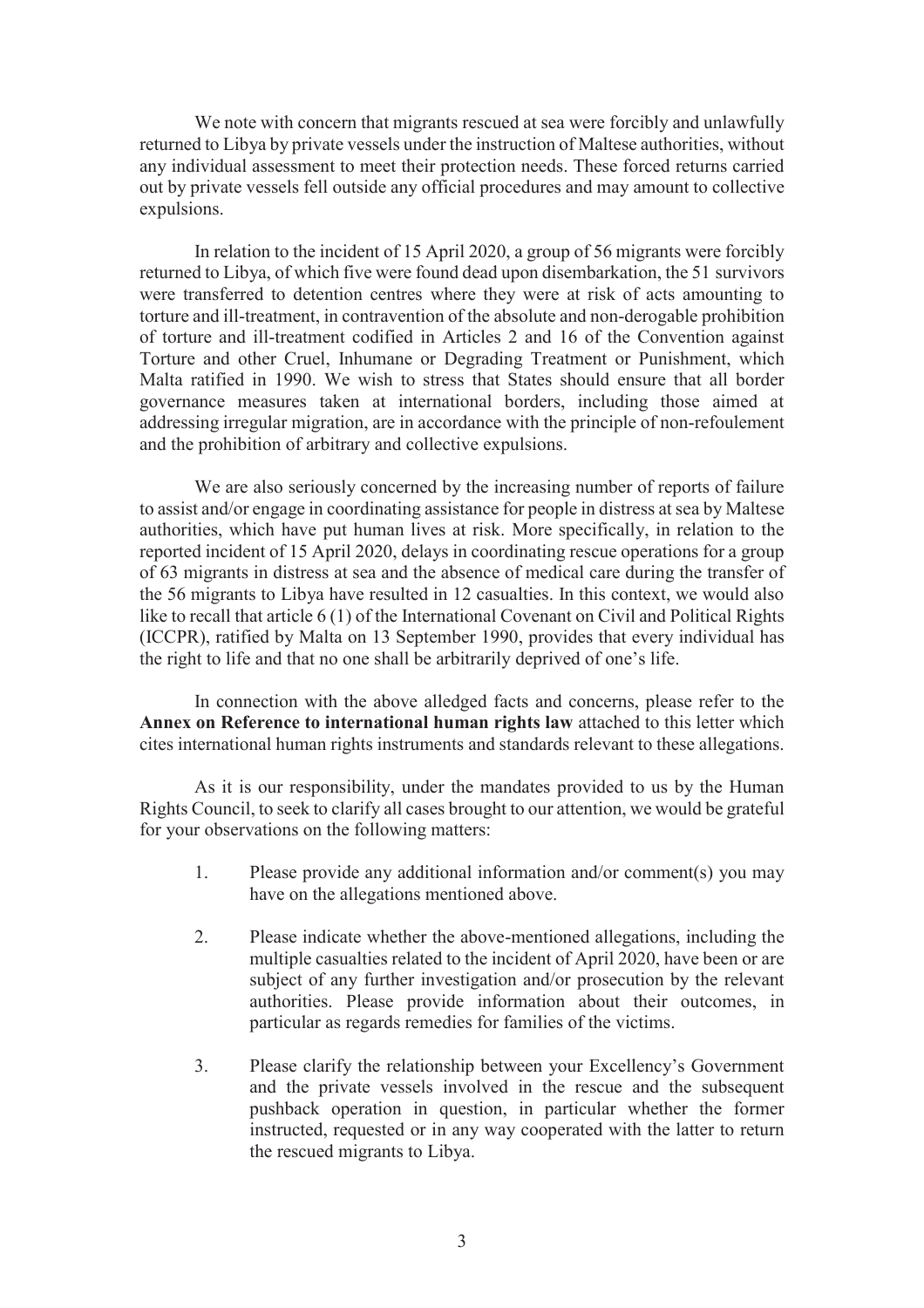4. Please indicate measures taken by your Excellency's Government to protect the human rights of migrants at the maritime border, including measures to ensure their access to relevant procedures for persons in need of protection under international human rights and refugee law. These also include measures taken or to be taken in accordance with the principle of non-refoulement and the prohibition of arbitrary and collective expulsions.

We would appreciate receiving a response within 60 days. Passed this delay, this communication and any response received from your Excellency's Government will be made public via the communications reporting website. They will also subsequently be made available in the usual report to be presented to the Human Rights Council.

While awaiting a reply, we urge that all necessary interim measures be taken to halt the alleged violations and prevent their re-occurrence and in the event that the investigations support or suggest the allegations to be correct, to ensure the accountability of any person(s) responsible for the alleged violations.

A copy of this letter will be shared with relevant institutions of the European Union through its delegation to the United Nations and other international organizations at Geneva. A copy will also be transmitted to Libya as concerned State for their information.

Please accept, Excellency, the assurances of our highest consideration.

Felipe González Morales Special Rapporteur on the human rights of migrants

Agnes Callamard Special Rapporteur on extrajudicial, summary or arbitrary executions

Nils Melzer Special Rapporteur on torture and other cruel, inhuman or degrading treatment or punishment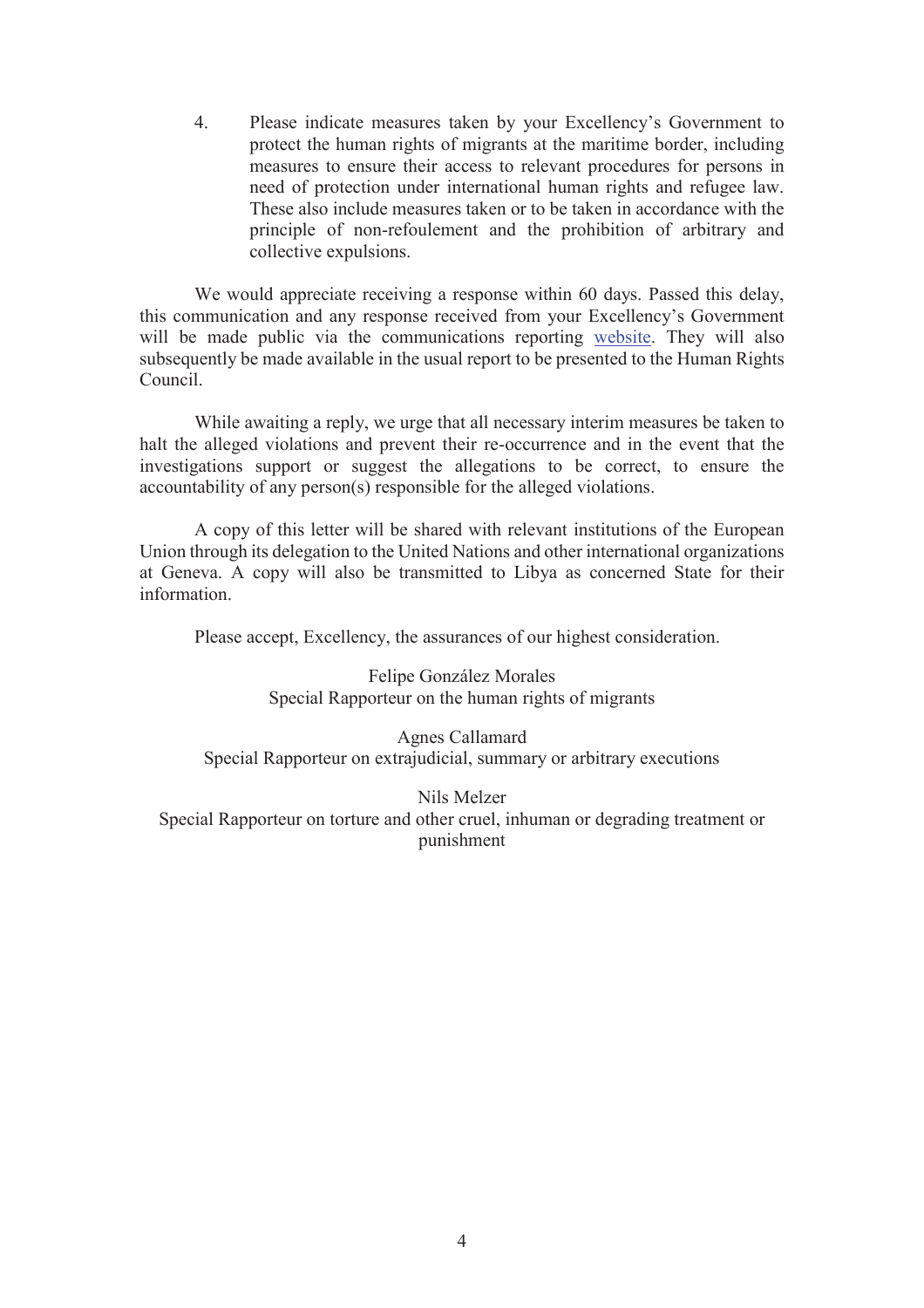## **Annex Reference to international human rights law**

In connection with above alleged facts and concerns, we would like to refer your Excellency's Government to Article 3 of the Universal Declaration of Human Rights which states that "Everyone has the right to life, liberty and security of person", and Articles 6 (1), 7 and 9 of the International Covenant on Civil and Political Rights, ratified by Malta in 1990, which guarantees the inherent right to life of every individual and provide that this right shall be protected by law and that no one shall be arbitrarily deprived of his life, the prohibition of torture, as well as the right to liberty and security of the person.

In this regard, we would like to highlight that the enjoyment of the rights guaranteed in the ICCPR is not limited to citizens of States parties but "must also be available to all individuals, regardless of their nationality or statelessness, such as asylum seekers, refugees, migrant workers and other persons, who may find themselves in the territory or subject to the jurisdiction of the State Party" (ICCPR/C/21/rev.1/Add.13 (2004), Para. 10). States parties are also required to respect and protect the lives of all individuals located on marine vessels and aircraft registered by them or flying their flag, and of those individuals who find themselves in a situation of distress at sea, in accordance with their international obligations on rescue at sea (CCPR/C/GC/36, General Comment No. 36 on Article 6: right to life adopted by the Human Rights Committee, para. 63).

We wish to recall that, pursuant to international maritimes law and human rights law, Malta is under an obligation to respond promptly and effectively to any situation of distress at sea of which it may become aware. The obligation to coordinate search and rescue operations may arise also when the distress situation occurs outside the Maltese search and rescue region, at least until when coordination can be handed over to another State willing and able to assume responsibility in a manner compliant with maritime and human rights law.

We wish to stress that the right not to be arbitrarily deprived of life is a foundational and universally recognized right, applicable at all times and in all circumstances, including during armed conflict or other public emergency. The right to life is protected by international and regional treaties, customary international law and domestic legal systems.

Substantively, international law requires State agents to take "all reasonable precautionary steps to protect life and prevent excessive violence" by States, their agents and by non-State actors. Individuals are entitled not to be arbitrarily deprived of life on grounds "impermissible under international law, or under more protective domestic law provisions". Procedurally, whether committed by the State or by private actors, States must investigate all deaths thoroughly, independently and effectively, provide redress or reparations and ensure that no person acts with impunity. Failure to investigate is in and of itself a violation of the right to life.

The right to life is further protected by the 1951 Convention Relating to the Status of Refugees and 1967 Protocol to the Convention, which impose on States the core principle of non-refoulement, now a rule of customary law. "No Contracting State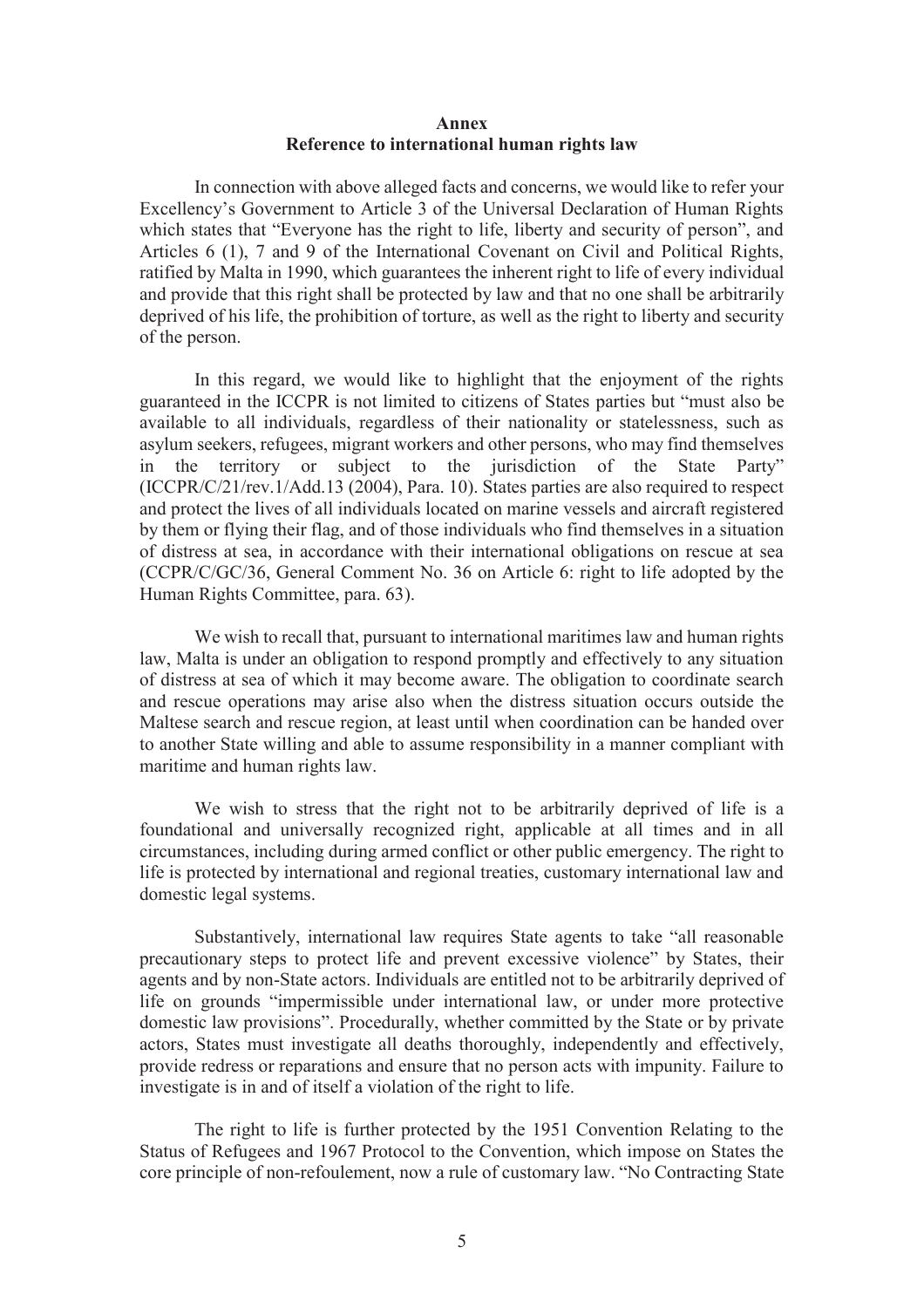shall expel or return ('refouler') a refugee in any manner whatsoever to the frontiers of territories where his life or freedom would be threatened on account of his race, religion, nationality, membership of a particular social group or political opinion"<sup>1</sup>.

In this regard, we wish to stress that "push-back" measures, in addition to violating the principle of "non-refoulement," may also amount to excessive use of force whenever officials place refugees or migrants intentionally and knowingly in circumstances where they may be killed or their lives endangered because of the  $environment<sup>2</sup>$ .

Furthermore, the prohibition of return to a place where individuals are at risk of torture and other ill-treatment is enshrined in Article 3 of the Convention Against Torture and other Cruel, Inhuman or Degrading Treatment or Punishment (CAT), which provides that no State shall expel, return ("refouler") or extradite a person to another State where there are substantial grounds to believe that he would be in danger of being subjected to torture. The prohibition of refoulement under international human rights law applies to any form of removal or transfer of persons, regardless of their status. As an inherent element of the prohibition of torture and other forms of illtreatment, the principle of non-refoulement is characterised by its absolute nature without any exception. Heightened consideration must also be given to children in the context of non-refoulement, whereby actions of the State must be taken in accordance with the best interests of the child.

We draw the attention of your Excellency's Government to OHCHR's Recommended Principles and Guidelines on Human Rights at International Borders. In particular guideline 9, which states that returns or removals should not violate the principle of non-refoulement and/or the prohibition of collective expulsion. In the case of forced returns, the Guideline calls on States to ensure that return procedures are not carried out at all costs, but are interrupted where the human rights of the migrant are compromised, and that migrants whose rights are violated during return processes can file complaints.

With regards to search and rescue operations, we would also like to refer to principle 4 of OHCHR Principles and Guidelines on the human rights protection of migrants in vulnerable situations, according to which States should protect the lives and safety of migrants and ensure that alla migrants facing risks to life or safety are rescued and offered immediate assistance. This includes, among others, to (1) ensure that relevant national legal frameworks as well as arrangements for cooperation and coordination between States uphold and strengthen the effectiveness of the search and rescue regime, in accordance with international human rights and refugee law, the international law of the sea, and other relevant standards; (2) to establish, operate and maintain adequate and effective services for search and rescue at sea regardless of presumed nationality or legal status of migrants who are in distress at sea ot the circumstances in which they are found; (3) to ensure that search and rescue services and coordinating authorities operate under a broad understanding of distress, so that timely and necessary assistance is provided to migrants in unseaworthy vessels even if they

<sup>-</sup><sup>1</sup> Report of the Special Rapporteur on extrajudicial, summary or arbitrary executions on the Unlawful death of refugees and migrants (A/72/335):

https://www.un.org/en/ga/search/view\_doc.asp?symbol=A/72/335

<sup>2</sup> Ibid.